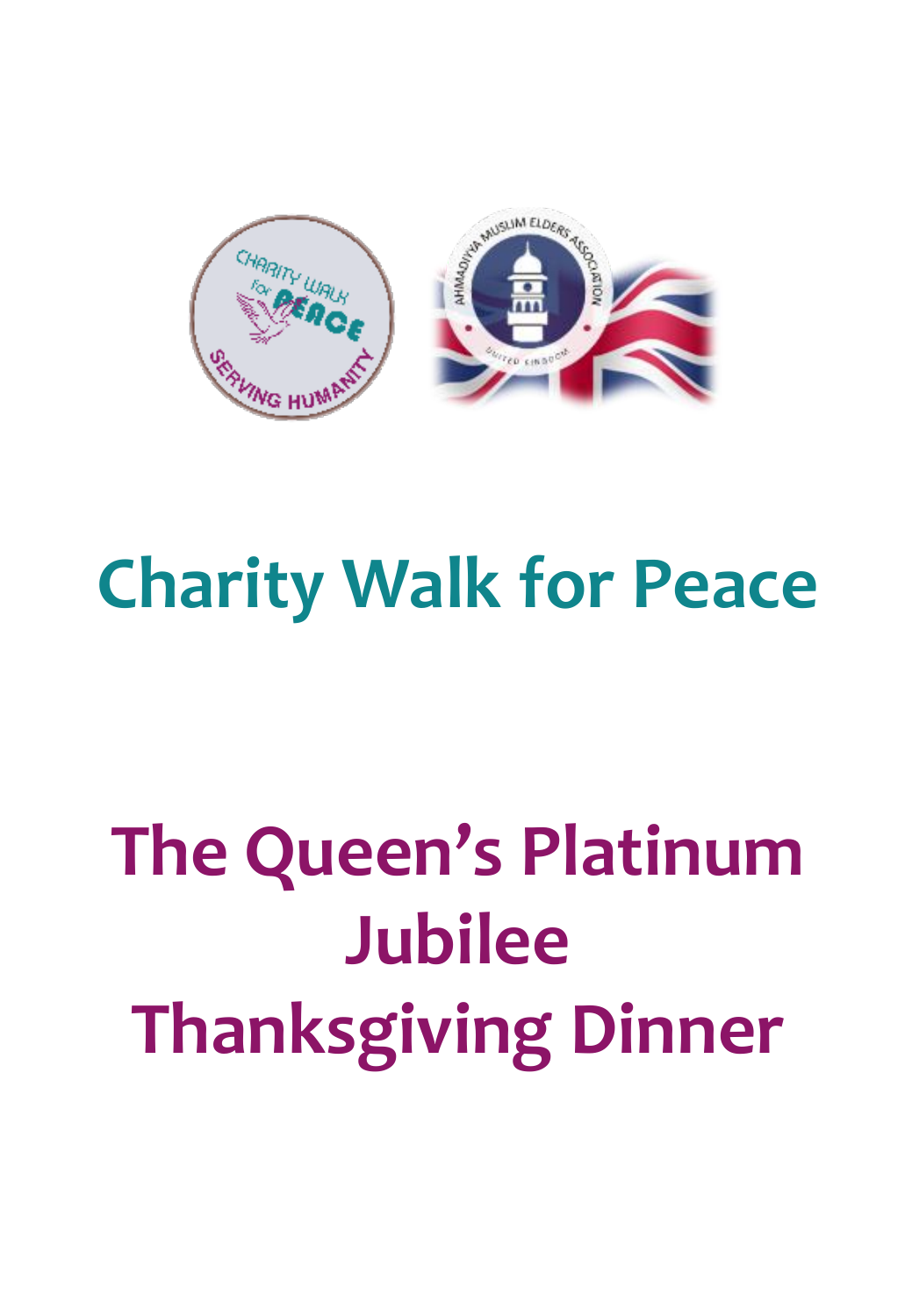## **Invitation Card**

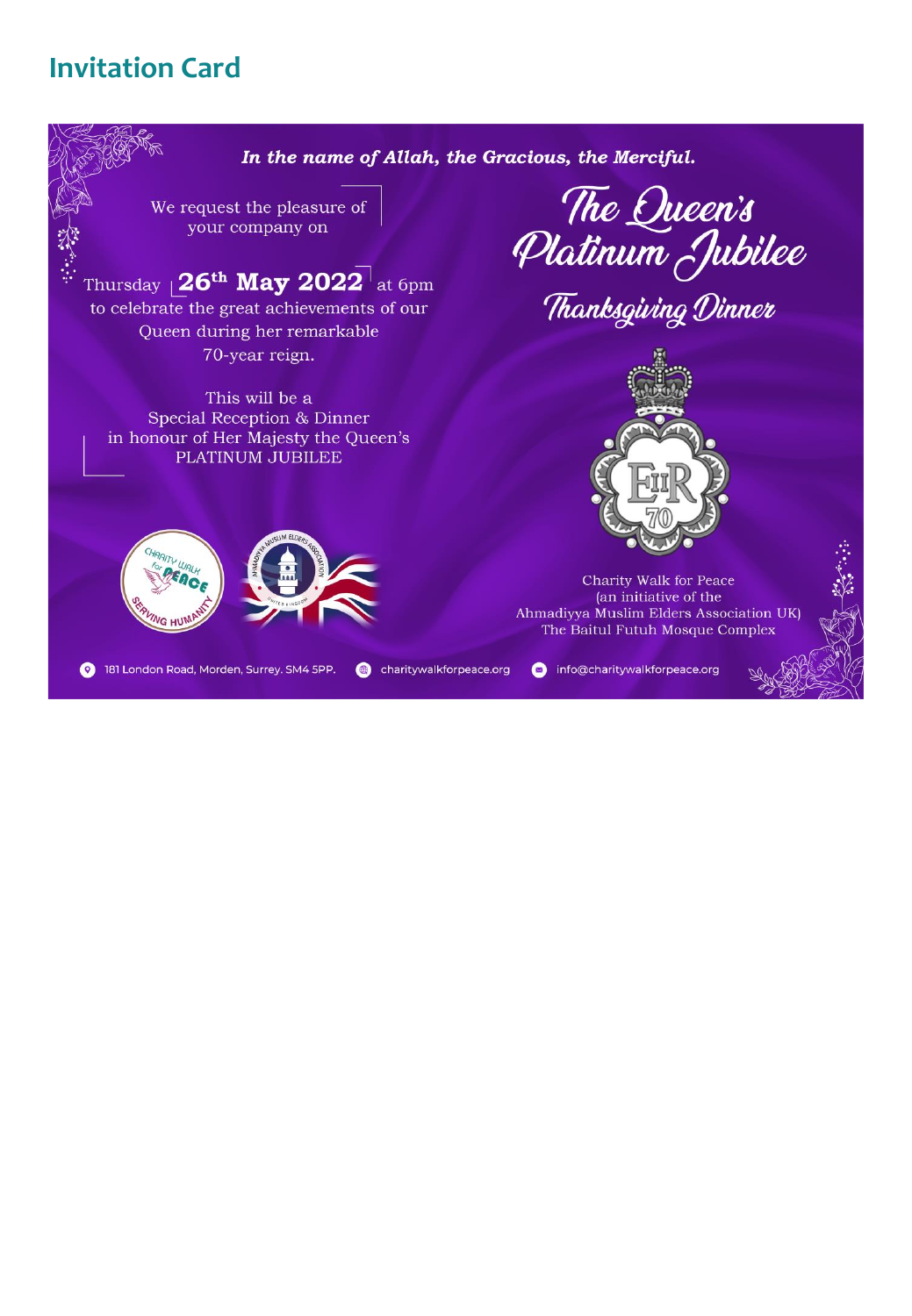## **A Gift for the Queen**



The Promised Messiah as undertook to show a sign of his owntruthfulness, provided that Her Majesty would agree to accept his message in case of fulfilment—adding that he would accept the death penalty by being put on the gallows in Her Majesty's capital if he is unable to show a convincing sign. A meeting to celebrate the Jubilee was also held in Qadian in June 1897, which was attended by several members who joined from out of town. In accordance with the directives of the government officials, a resolution was passed and sent to the Viceroy of India. Copies of Tohfa-e-Qaisariyyah were prepared in high quality binding, one of which was sent to Deputy Commissioner District Gurdaspur for onward transmission to Her Majesty, and copies were sent to the Governor General and the Lieutenant Governor Punjab. A prayer was recited in six languages in the meeting, which included:

Almighty God! As Thy Wisdom and Providence has been pleased to put us under the rule of our blessed Empress enabling us to lead lives of peace and prosperity, we pray to Thee that our ruler may in return be saved from all evils and dangers as Thine is the kingdom, glory and power. Believing in Thy unlimited powers we earnestly ask Thee, All-Powerful Lord, to grant us one more prayer that our benefactress the Empress, before leaving this world, may probe her way out of the darkness of man-worship with the light of la-ilaha illallah Muhammadur Rasulullah. [There is no God but Allah and Muhammad is His Prophet]. Do Almighty God as we desire, and grant us this humble prayer of ours as Thy will alone governs all minds. Amen!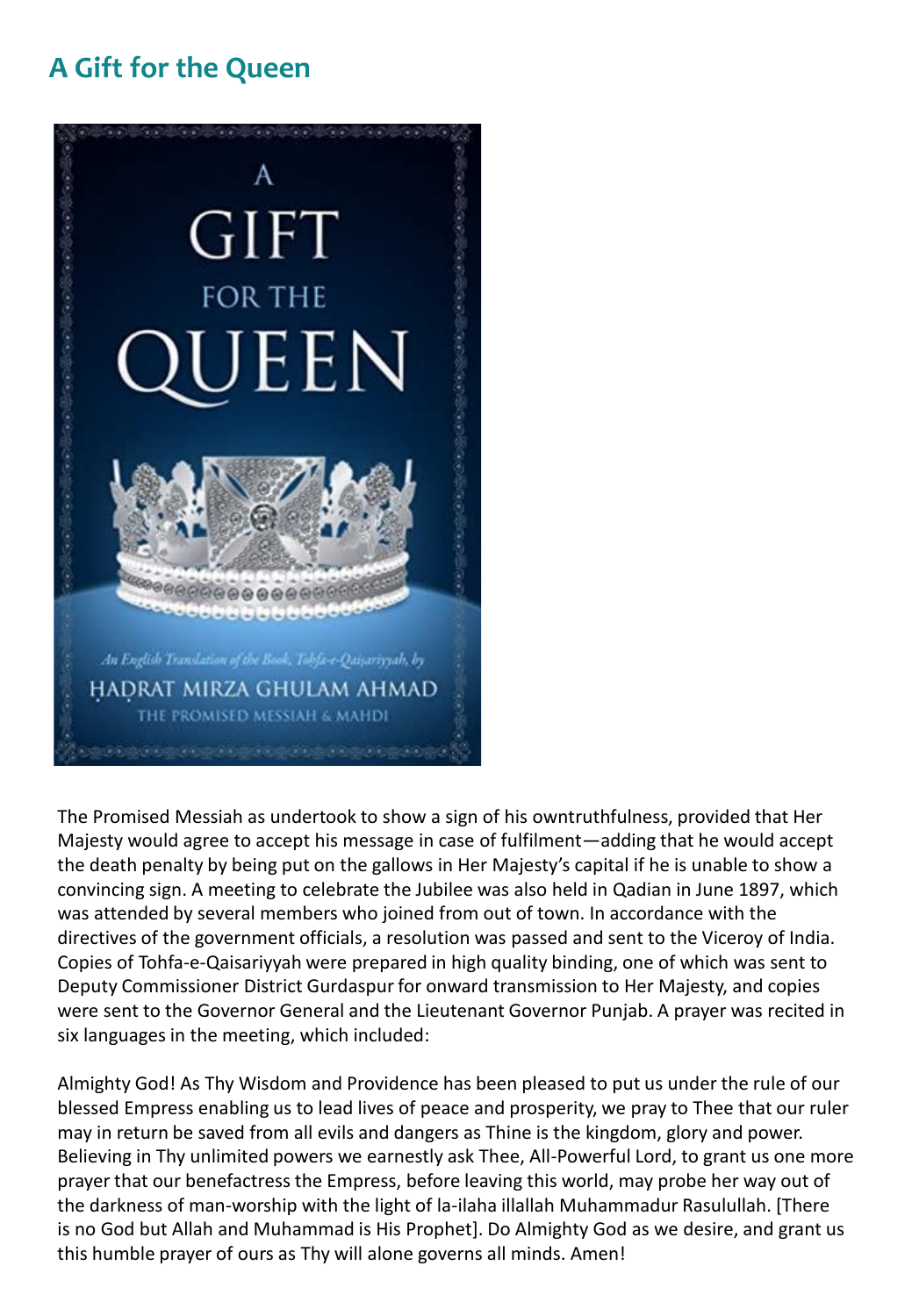## **Organisation Committee**

#### **Event Name:**

The Queen's Platinum Jubilee - Thanksgiving Dinner

**Date:** 6pm 26th May 2022

#### **Where:**

Tahir Hall, Baitul Futuh Mosque Complex, Morden. SM4 5PT Largest Mosque in Western Europe

#### **About the Event:**

We are coming together, with hundreds of special guests on Thursday 26th May 2022 to celebrate the great achievements of our Queen during her remarkable 70-year reign.This will be a Special Reception & Dinner in honour of Her Majesty the queens PLATINUM JUBILEE (The first ever British monarch to celebrate a platinum jubilee).

#### **Whos attending:**

MP's; Mayors; Schools; Scouts; Lord Lieutenants; High Sheriffs; Armed Forces Personel/Officers; Public

**Entrance:** By INVITATION-ONLY

#### **Parking:**

Free, on site Mosque Car Park - 300 cars

#### **Government Website Link:**

<https://platinumjubilee.gov.uk/event/the-queens-platinum-jubilee-thanksgiving-dinner/>

#### **Charity Walk for Peace Website:**

<https://charitywalkforpeace.org/the-queens-platinum-jubilee-thanksgiving-dinner/>

#### **For more information, please contact:**

Rafi Ahmad Vice Chair - Charity Walk for Peace 07887 840477 vicechair@charitywalkforpeace.org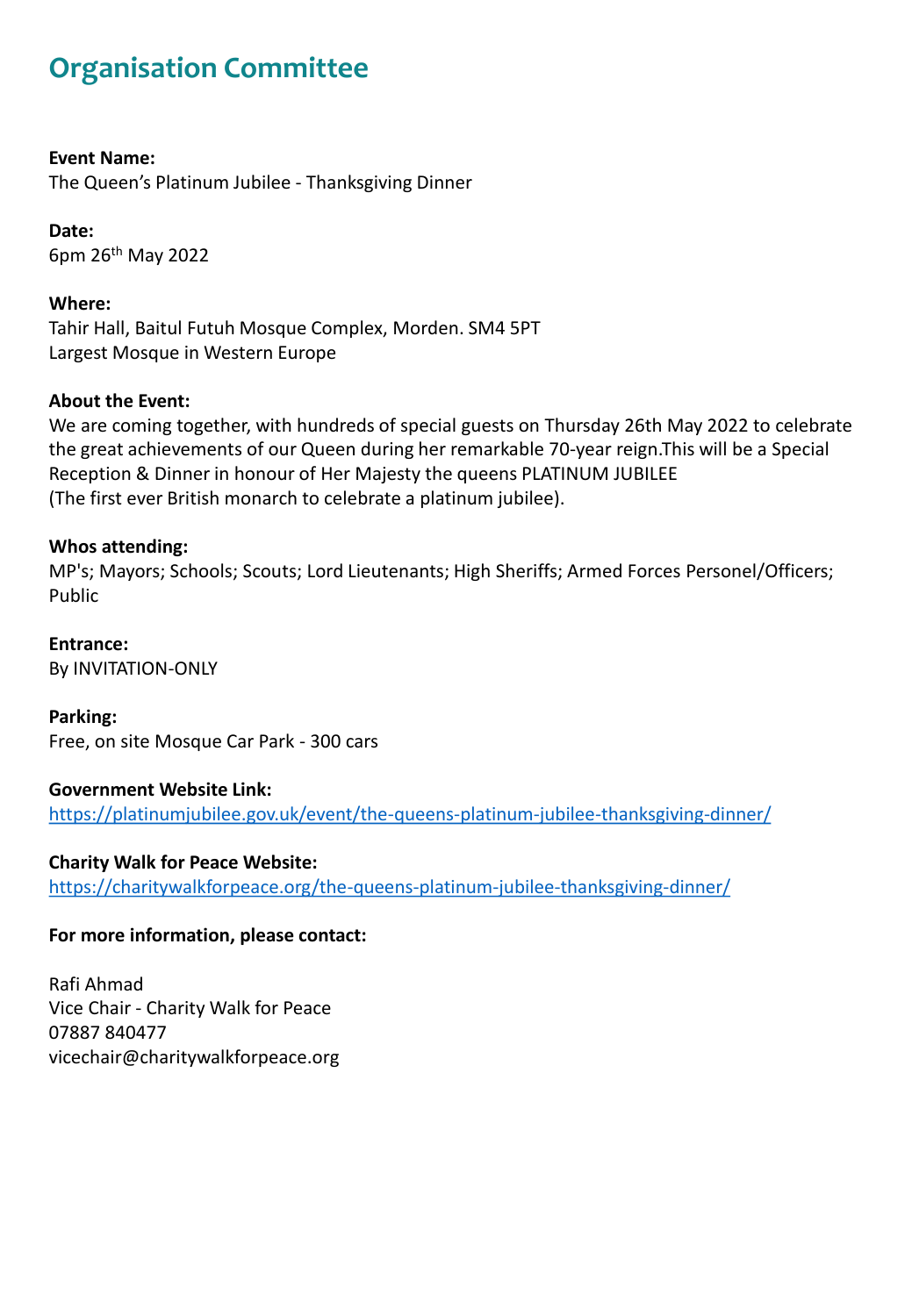## **Email Invitation Sample - Guests**

#### <date>

Dear and respected <guest name>, السلام عليكم ورحمة الله وبركاته Peace be unto you. I hope you are in the best of health.

#### We are a charity who collect donations and distribute 100% of those donations back to charities (notfor-profits; schools etc) registered here in the UK. We do not deduct a single penny for administration costs.

We want to work with your organisation to collect funds for your projects and/or provide volunteer support. To learn more about us, and for us to understand about your organisation, we wish to humbly invite you to what is to be an historic event where we can not only meet each other and discuss the Charity Walk for Peace and our grant-funding/volunteer support programmes, but also to celebrate the Queens Platinum Jubilee.

Please kindly find attached an invitation card, however you and your colleagues and/or family members must REQUEST TO ATTEND by completing this online form: <https://charitywalkforpeace.org/the-queens-platinum-jubilee-thanksgiving-dinner/>

The Queen's Platinum Jubilee - Thanksgiving Dinner is on Thursday 26<sup>th</sup> May 2022 at the Baitul Futuh Mosque Complex in Morden, Surrey. SM4 5PP.

#### •**There are no fees to attend**

- •**We will serve dinner (incl. a vegetarian option; and a children's menu)**
- •**Parking is free, onsite (SM4 5PP)**
- •**We do not collect donations at our events**

#### Draft Programme

- 6pm Welcome & Registration
- 6.30pm Formal Session; Recitation of the Holy Quran
- Short Addresses
- Presentation: Her Majesty's Remarkable Reign
- Gifts Distribution; Dinner (incl. vegetarian; children's menu)
- Group Photographs; Tours of Exhibitions
- Tours of Mosque

Gov UK link: <https://platinumjubilee.gov.uk/event/the-queens-platinum-jubilee-thanksgiving-dinner/> CWFP Website: <https://charitywalkforpeace.org/> Video: About CWFP: [https://youtu.be/sgJoiJb8nRA?list=PLSmytvZgbY\\_bcgRGHPQp5koe2F-3yjGYa](https://youtu.be/sgJoiJb8nRA?list=PLSmytvZgbY_bcgRGHPQp5koe2F-3yjGYa)

Video: Getting Involved: <https://youtu.be/HT09Dib3eh0>

We have been able to help over 600 charities and we want to do more. Our motto is **Love for All, Hatred for None**

Thank you for your time.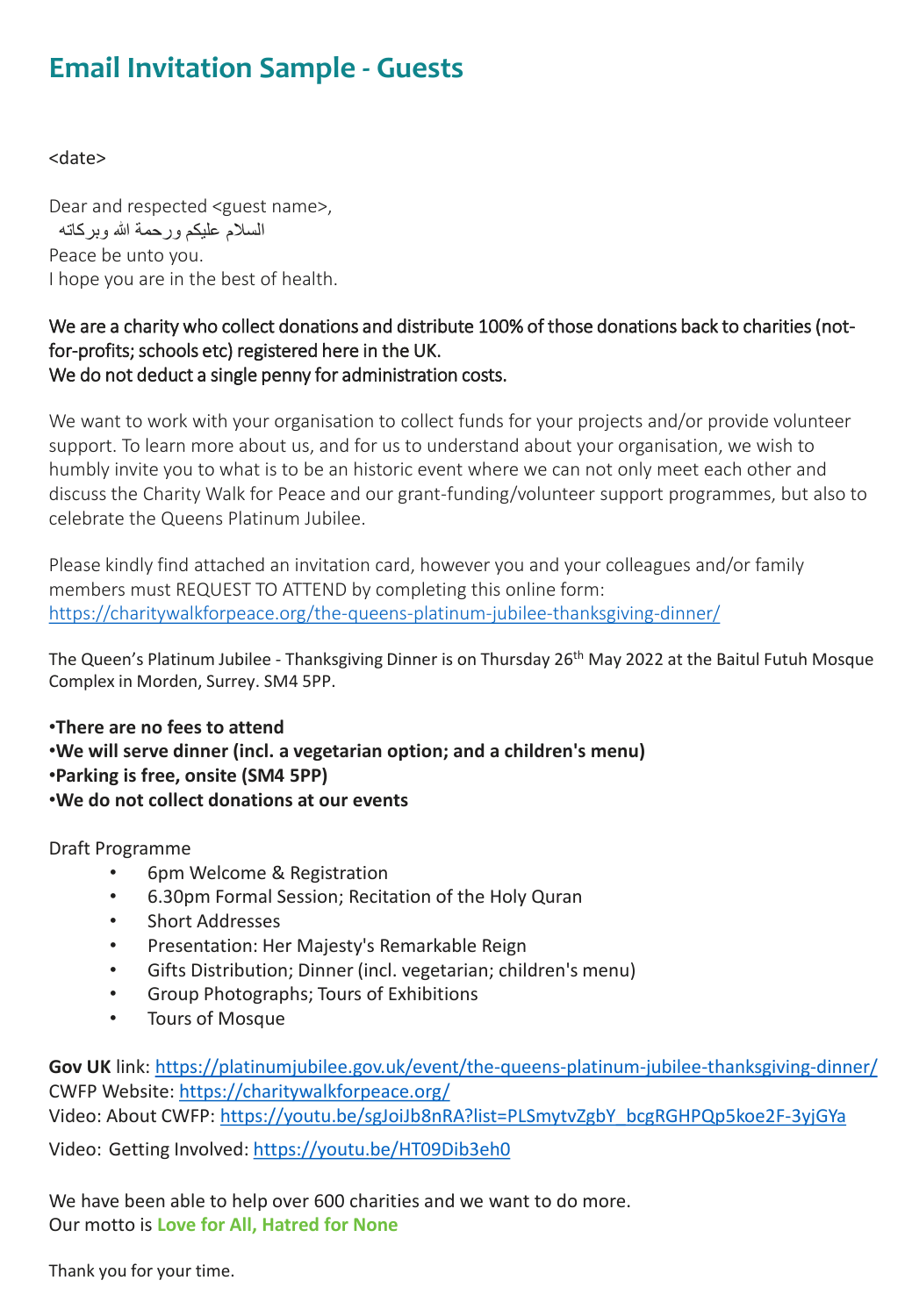## **Email Invitation Sample - Schools**

<date>

PLEASE EXCUSE US IF THIS INVITATION IS DUPLICATED

Dear & Respected Headteacher <name>, السلام عليكم ورحمة الله وبركاته Peace be unto you.

I am so delighted to invite you; school teachers; pupils; and their parents/family to join us at Her Majesty Queen Elizabeth II Special Reception and Thanksgiving Dinner on Thursday 26th May 2022, at our Baitul Futuh Mosque Complex. An invitation card is attached.

Our invited guests include Mayors; MP's; High Sheriffs; Lord and Deputy Lord Lieutenants; Faith and Community Leaders; Schools; Armed Forces Personnel; and members of voluntary services.

At this event, we are expecting a number of schoolchildren and their parents/family, including teachers and staff. Please join us and make this Platinum Jubilee Celebration a wonderful success.

You may consider bringing exhibitions/posters of a Jubilee project which we can display at the event for our guests to view. The national Press & Media will be present to collect some wonderful moments.

We very much look forward to meeting you and thank you for your support. Love for All, Hatred for None

Draft Programme: 6pm Welcome & Registration 6.30pm Formal Session; Recitation of the Holy Quran Short Addresses; Presentations on Her Majesty's Remarkable Reign Gifts Distribution; Dinner (incl. vegetarian and a Children's menu) Group Photographs Tours of Exhibitions; Tours of Mosque

Please kindly confirm your attendance. Members of your family and colleagues from work are very welcome.

### There is no attendance or any other type of fee; parking is FREE onsite. We do not collect donations at our events.

All attending must register: https://charitywalkforpeace.org/the-queens-platinum-jubileethanksgiving-dinner/

HM Government Website Link: https://platinumjubilee.gov.uk/event/the-queens-platinum-jubileethanksgiving-dinner/

Thank you.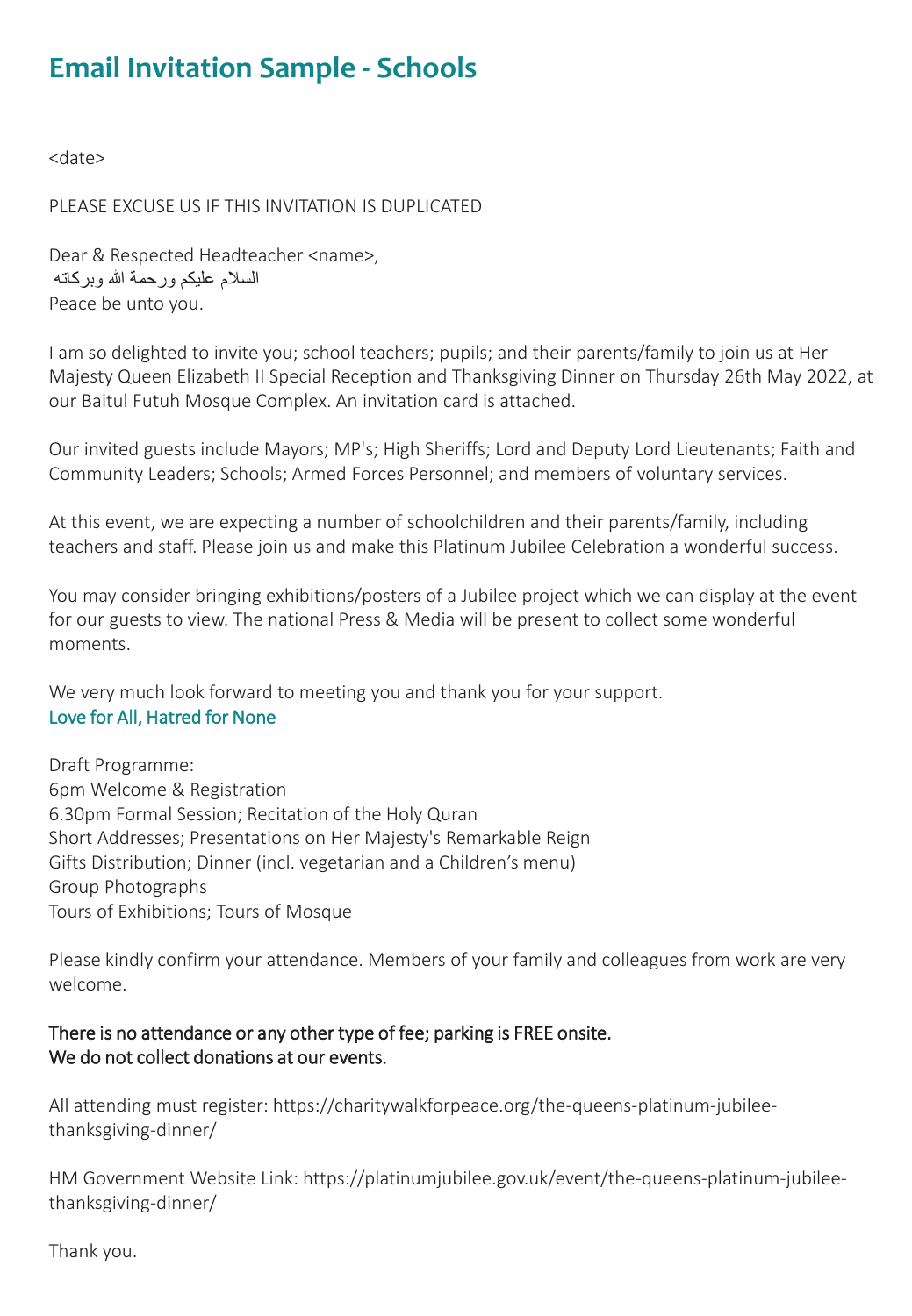### **Gov UK Events**



<https://platinumjubilee.gov.uk/event/the-queens-platinum-jubilee-thanksgiving-dinner/>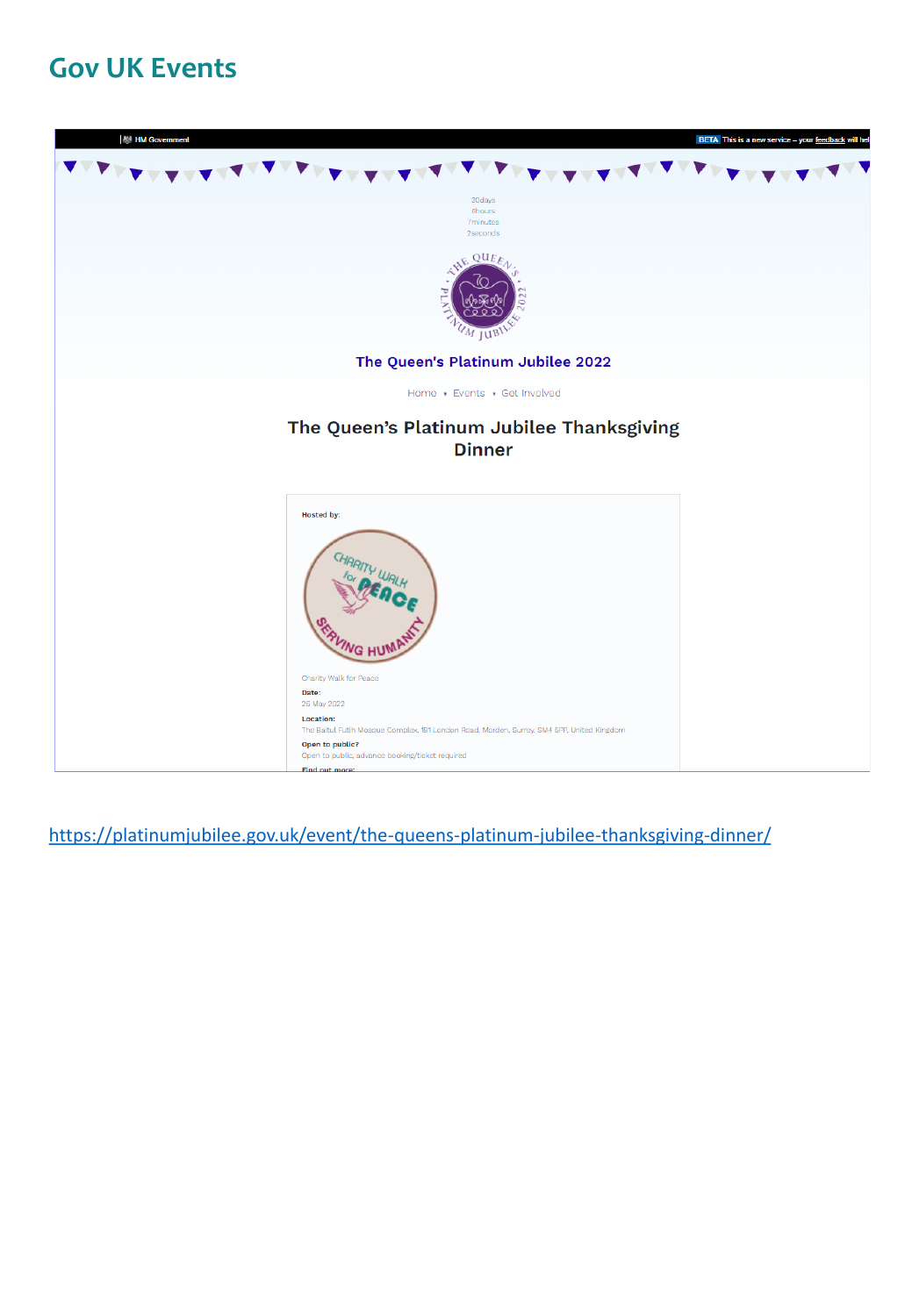

**Charity Walk for Peace Event Management Meeting** The Queen's Platinum Jubilee - Thanksgiving Dinner Minutes of Meeting v1.0

Date: Wednesday 11th May 2022 Time: 7pm Venue: **Jaidad Office, Baitul Eutub.** 

#### Chair: Zaheer Ahmed sb, Chairman CWFP



Invited As per chart (chart has been updated to 1.6 POST meeting). Included were special invitee - Imran Yousuf sh **Apologies** Kashif Sethi sb, Muzaffar Bhatti sb, Waleed Ahmad sb, Saad Saud sb, Karim Hayat sb, Asif Jaxed sb, Irfan Abumadiab, Dabeer Ahmadiab Absent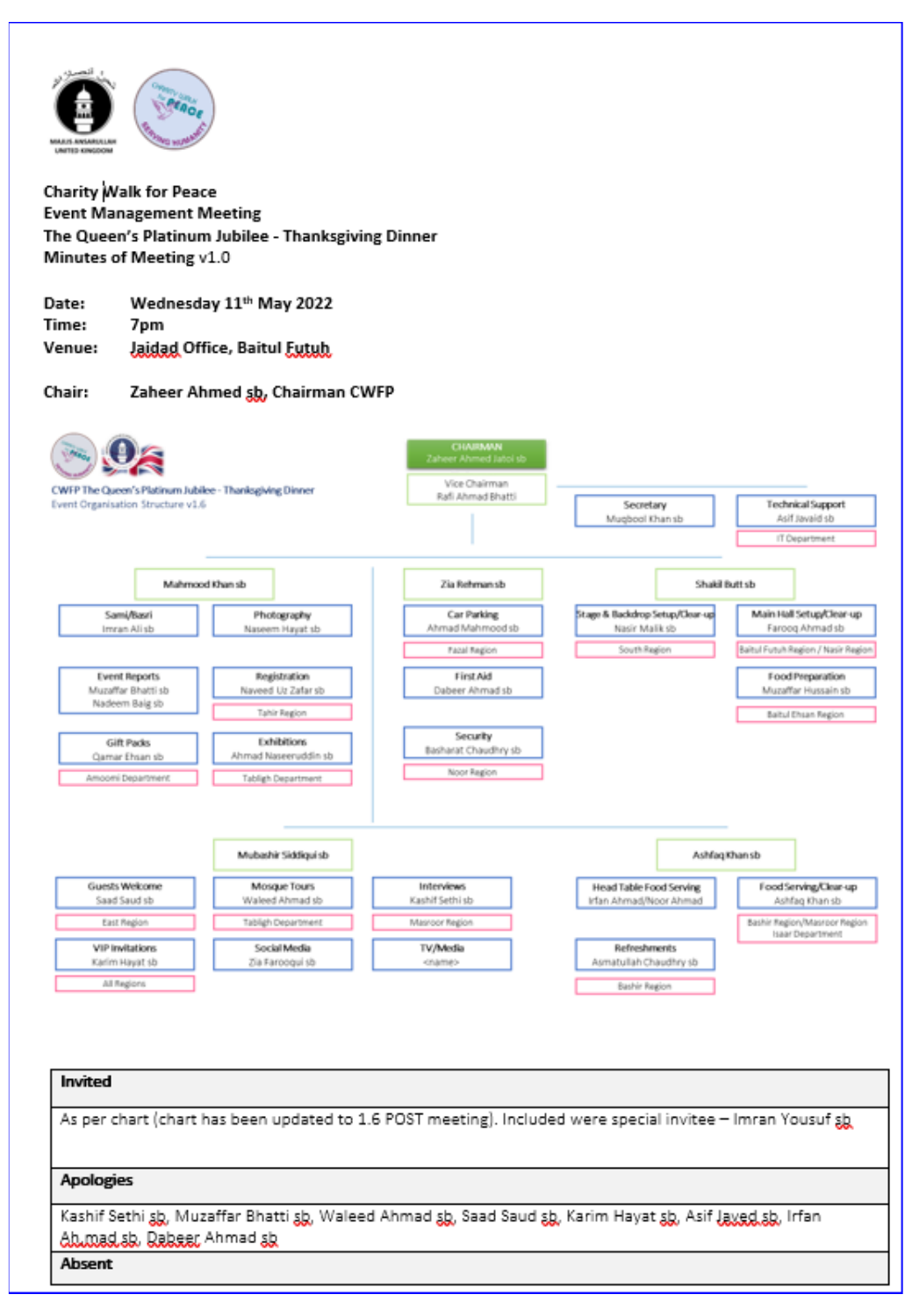| <b>Minutes</b> |                                                                                                                                                |    |                                                                                                  |           |  |
|----------------|------------------------------------------------------------------------------------------------------------------------------------------------|----|--------------------------------------------------------------------------------------------------|-----------|--|
|                |                                                                                                                                                |    |                                                                                                  |           |  |
|                |                                                                                                                                                | By | Delivery                                                                                         |           |  |
| 1              | Silent Prayer - Zaheer Ahmed sb                                                                                                                |    |                                                                                                  |           |  |
| $\overline{2}$ | Introduction to the event by Chairman sh                                                                                                       |    |                                                                                                  |           |  |
| 3              | Setup to be done from 5pm Wednesday 25th<br>May 2022                                                                                           |    | Mahmood Khan sh<br>Shaakil Butt sb.<br>Zia Rehman sh<br>Mubashir Siddiqui<br>版<br>Ashfaq Khan sh |           |  |
| 4              | ALL heads of department must be ON SITE and<br>setup their own areas on 25th May                                                               |    |                                                                                                  |           |  |
| 5              | Nadeem Baig sb will contact all                                                                                                                |    |                                                                                                  |           |  |
|                | TV/Radio/Newspapers urgently.                                                                                                                  |    |                                                                                                  |           |  |
| 6              | Road map from BF to Merton College Car Park to<br>be drafted and provided to Zia Rehman sh for<br>those who are unable to park at Baitul Futuh |    | Rafi Ahmad                                                                                       | 20 May    |  |
| 7              | Asif Javed sb, to formally accept REQUEST TO<br>ATTEND and send email with attachment,                                                         |    | Asif Jaxed sb.                                                                                   | Immediate |  |
|                | showing Car Park; Programme; Invite Card;                                                                                                      |    |                                                                                                  |           |  |
|                | Wearing of Masks Recommended in Tahir Hall,                                                                                                    |    |                                                                                                  |           |  |
|                | but compulsory in the Mosque.                                                                                                                  |    |                                                                                                  |           |  |
|                | Copy of official ATTENDANCE CONFIRMATION to<br>be provided to Basharat Chaudhry sh for Security<br>Purposes.                                   |    |                                                                                                  |           |  |
| 8              | Expected total guests and members - 300                                                                                                        |    | Farooq Ahmad sh                                                                                  |           |  |
|                | This may change closer to the time of the event.                                                                                               |    |                                                                                                  |           |  |
|                | Site should be setup according to this number.                                                                                                 |    |                                                                                                  |           |  |
| 9              | Reports to be prepared IN ADVANCE, so that the                                                                                                 |    | Muzaffar Bhatti sh                                                                               |           |  |
|                | content can be added je images, text                                                                                                           |    | Nadeem Baig sb                                                                                   |           |  |
|                | immediately post event.                                                                                                                        |    |                                                                                                  |           |  |
| 10             | Reports are required in Urdu and English<br>Including<br>Al Fazal<br>Ahmadiyya Bulletin                                                        |    |                                                                                                  |           |  |
|                | Al Hakam                                                                                                                                       |    |                                                                                                  |           |  |
|                | <b>External Guests</b>                                                                                                                         |    |                                                                                                  |           |  |
|                | Newspaper Press Release                                                                                                                        |    |                                                                                                  |           |  |
|                |                                                                                                                                                |    |                                                                                                  |           |  |
| 11             | All guests and members will be provided seated<br>dinner with crockery                                                                         |    | Ashfaq Khan sh                                                                                   |           |  |
| 12             | A meeting will need to be arranged urgently                                                                                                    |    | Mahmood Khan sh                                                                                  |           |  |
|                | between all social media and media teams                                                                                                       |    |                                                                                                  |           |  |
|                | including Sami Basri to discuss interviews;                                                                                                    |    |                                                                                                  |           |  |
|                | recordings; MTA News; etc                                                                                                                      |    |                                                                                                  |           |  |
| 13             | All raw footage COPIES to be provided to                                                                                                       |    | Mahmood Khan sh                                                                                  |           |  |
|                | Mahmood Khan sh - immediately post event                                                                                                       |    |                                                                                                  |           |  |
| 14             | 3 Exhibitions will be on display - CWFP; Queens                                                                                                |    | Ahmad Nasserudio                                                                                 |           |  |
|                | Jubilles; and history of War by Dr Irfan Malik                                                                                                 |    | āk.                                                                                              |           |  |